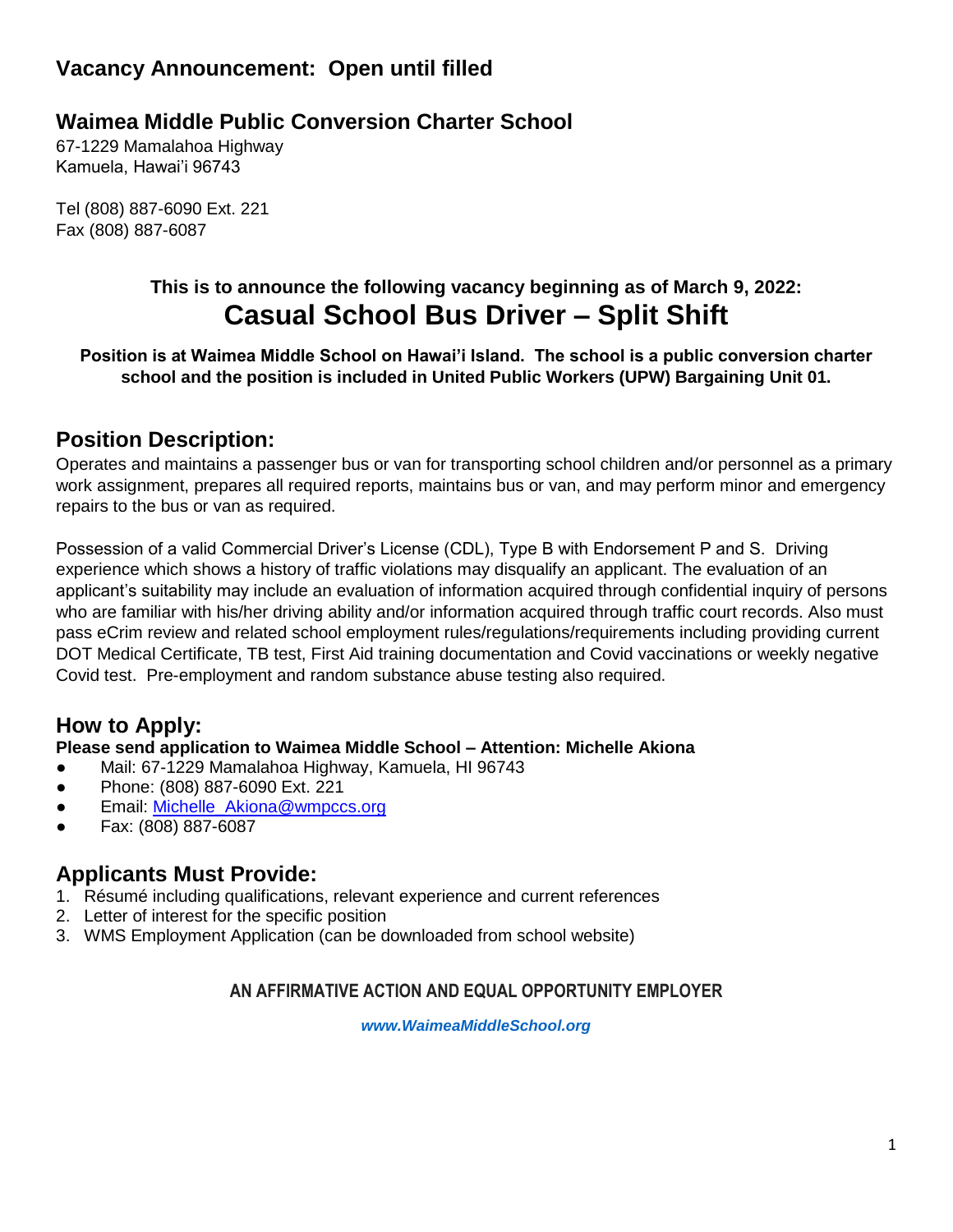# **WAIMEA MIDDLE PUBLIC CONVERSION CHARTER SCHOOL POSITION DESCRIPTION For Casual Bus Driver – Split Shift**

### **GENERAL DESCRIPTION:**

- This position is located at Waimea Middle School and is responsible for operating and maintaining a school bus and school vans for transporting school children from home to school and back.
- The primary function of this position is to safely transport school children according to State and Federal regulations and to keep records of all trips.
- This position is also required to maintain their equipment and to perform pre-trip and post-trip inspections.

### **MAJOR DUTIES AND RESPONSIBILITIES:**

- *Driving – 80%*
	- $\circ$  Pick-up and drop-off of students at authorized bus stops, on assigned routes or field trips. The driver shall maintain the annual student rider lists by route and trip and keep them in the respective buses at all times. Driver shall comply with Bus Pass Procedures put in place by Waimea Middle School for all eligible students riding the school bus.

### *Other Related Duties – 20%*

- $\circ$  Performs pre-trip inspections, post-trip inspections, including a walk through of the bus to ensure that no student is left unattended on the school bus. Bus cleaning daily, including sweeping, mopping and waxing to keep the bus in clean condition. Keeps bus supplied with fuel, oil, water and air. Makes daily check of the bus that includes tires, brakes, horn, wipers, lights, turn signals and emergency kits. Reports any repairs that are needed; may make minor emergency repairs to the bus as required.
- o Prepares all required reports and turns them in to administration in a timely manner.

### **CONTROLS EXERCISED OVER THE WORK:**

- Position is under the general supervision of the Principal or designee.
	- o Instructions Provided
		- General instructions and guidelines are provided regarding work schedule, priority of work, new policies and procedures and interpretation of laws, rules and regulations.
- Assistance Provided
	- $\circ$  The Principal or designee will provide day-to-day assistance and quidance on difficulties that may arise from work in progress; however, the bus driver is expected to independently exercise judgment and discretion in applying accepted methods and techniques to ensure health and safety of students while driving.